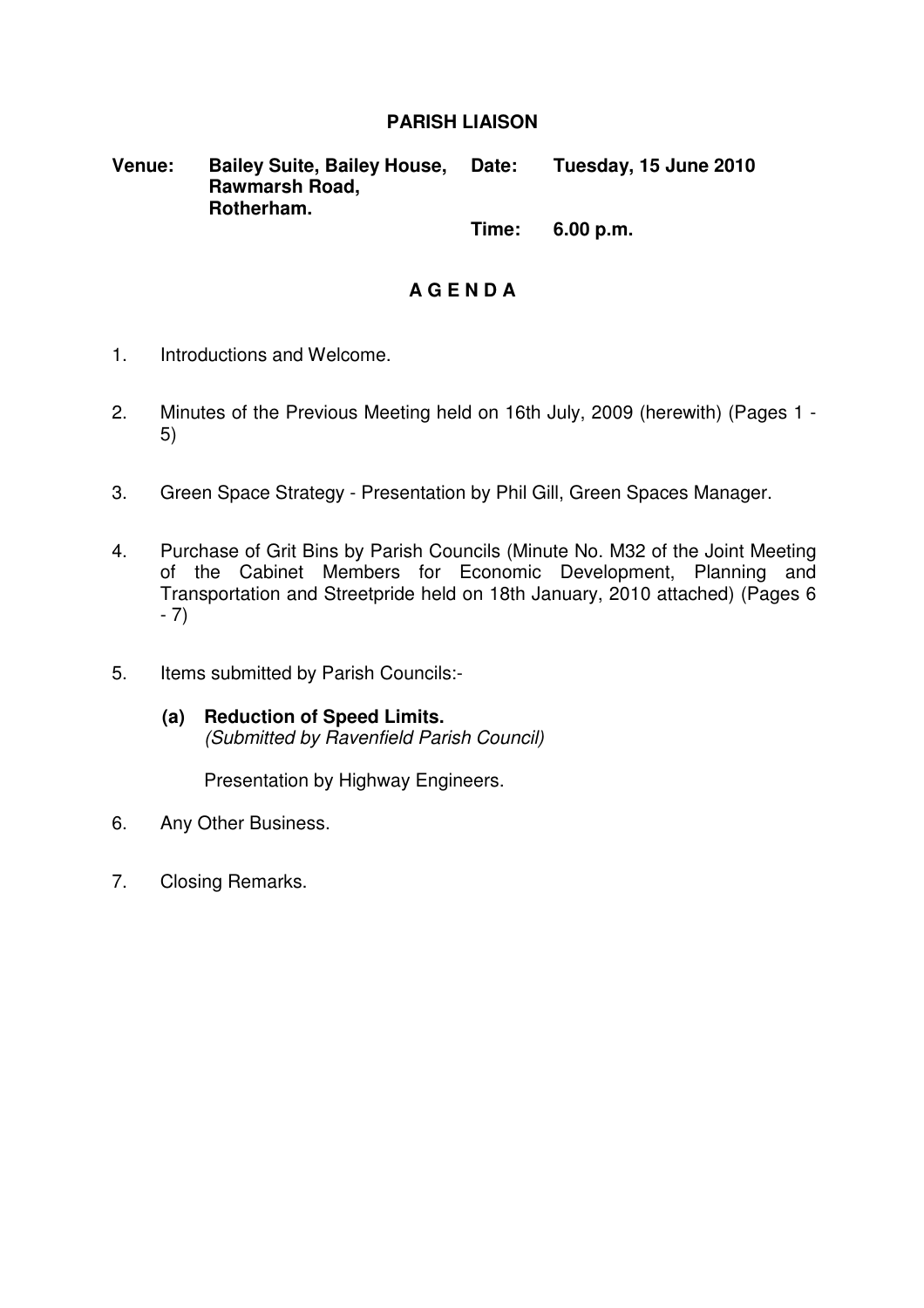

### **PARISH LIAISON THURSDAY, 16TH JULY, 2009**

## **Present:-**

Councillor Pickering, Chairman of the Planing Board (in the Chair) and Councillor Dodson.

### **Also in attendance:-**

Mr. M. Gazur, Anston Parish Council Mr. G. Cooper, Aston-cum-Aughton Parish Council Mr. A. Hodkin, Aston-cum-Aughton Parish Council Mrs. P. Wade, Aston-cum-Aughton Parish Council Mrs. B. Bartholomew, Aston-cum-Aughton Parish Council Mr. T. Kelsey, Bramley Parish Council Councillor D, Hughes, Catcliffe Parish Council Mr. D. Rowley, Ravenfield Parish Council Mr. D. Bates, Thrybergh Parish Council Mr. B. Bentley, Thrybergh Parish Council Mr. C. Pantry, Todwick Parish Council Ms. S. Ellis, Wickersley Parish Council Mr. R. Swann, Woodsetts Parish Council

Apologies were received from:-

Councillor S. Walker Orgreave Parish Council Brinsworth Parish Council

#### **26. INTRODUCTION AND WELCOME**

 The Chairman introduced those present and welcomed everyone to the meeting.

## **27. MINUTES OF THE PREVIOUS MEETING HELD ON 28TH OCTOBER, 2008**

The minutes of the previous meeting held on  $28<sup>th</sup>$  October, 2008 were agreed as a correct record.

#### **28. MATTERS ARISING**

 With regards to Minute No. 22(a) a representative from Aston-cum-Aughton Parish Council asked about the percentage number of replies received from the residents of Catcliffe and expressed disappointment at the public interest in the events that had taken place.

Further information with regards to the percentage figure would be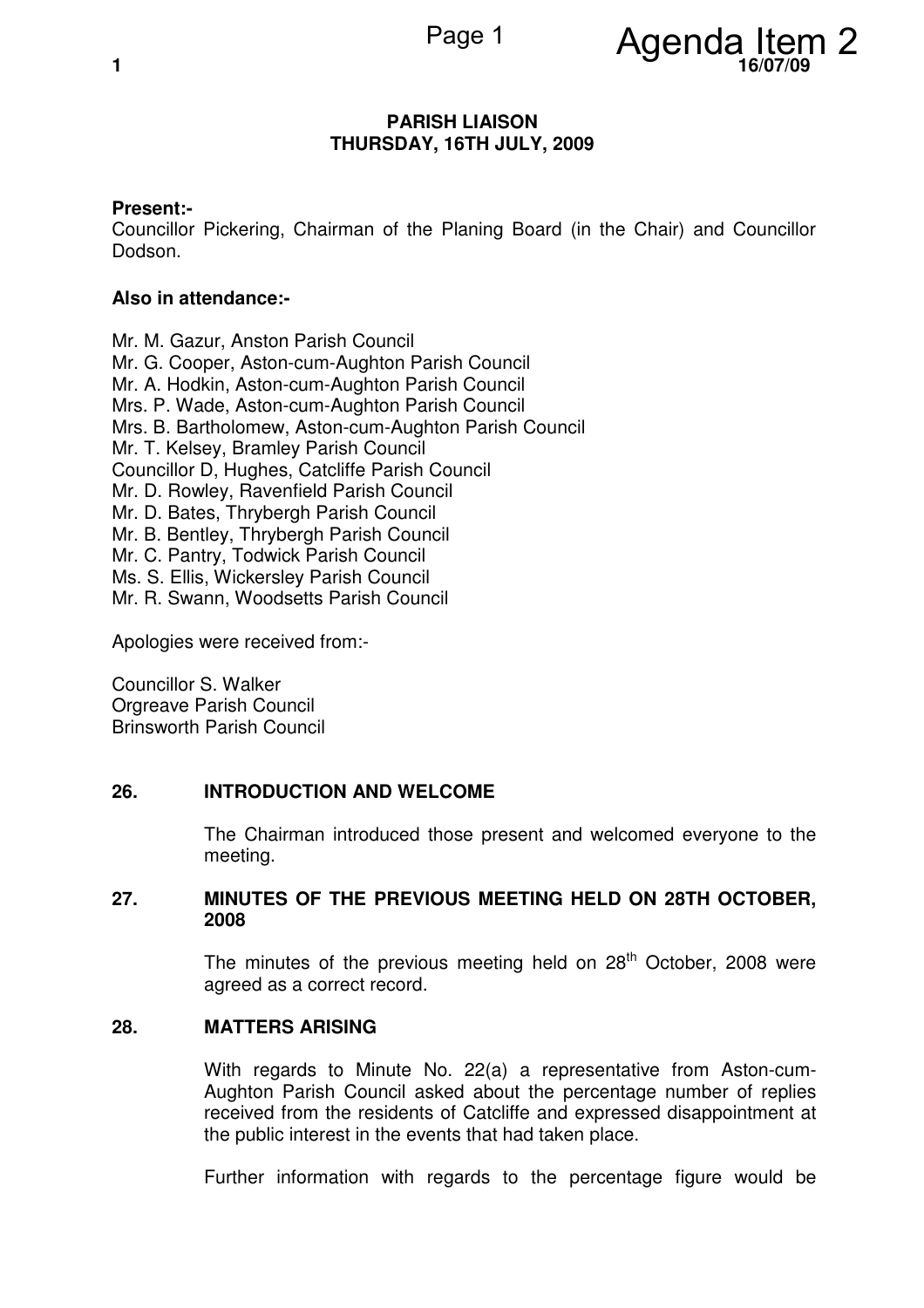forwarded in due course, but the Strategic Director updated those present on the current position with regards to the planning application and the need to resolve some highway matters, the drainage agreement and specific details with regards to the Section 106 Agreement.

Minute No. 22(b) referred to concerns about road safety and speeding through Woodsetts Village and a representative from the Parish Council asked if a meeting could be arranged with specific officers to discuss concerns.

The Strategic Director was happy to facilitate such a meeting, gave an update on the traffic safety surveys that had been undertaken and acknowledged the importance of local issues in the correlation of the PSV calculations. It was proposed that some evaluation take place on all the calculations on this stretch of road to ascertain if any action could be taken.

Reference was made to Minute No. 23(a) by the representative from Ravenfield Parish Council who asked for an update on the parking provision for the swimming pool at Aston now that it was free for the under 16's and over 65's and was informed that a meeting was arranged with the Head Teacher of the adjacent school to review the provision and hopefully this would progress the issue.

## **29. LDF CORE STRATEGY REVISED OPTIONS CONSULTATION**

 Karl Battersby, Strategic Director of Environment and Development Services gave a presentation on the Core Strategy Revised Options as part of the progression of Rotherham's Local Development Framework.

The presentation drew specific attention to:-

- The Planning Policy Framework.
- The Development Plan.
- Local Development Framework.
- Core Strategy DPD.
- Major changes since Preferred Options (January, 2007)
- Targets up to 2026.
- Site Surveys.
- Site Allocations Database.
- Potential residential and mixed use sites by degree of reservation.
- Baseline Current RSS Policy.
- Option 1 Urban extensions and more principal towns.
- Option 2 Development in public transport corridors.
- Option 3 Dispersed development.
- Summary of options.
- Town Centre options.
- Review of objectives and policies.
- Next steps.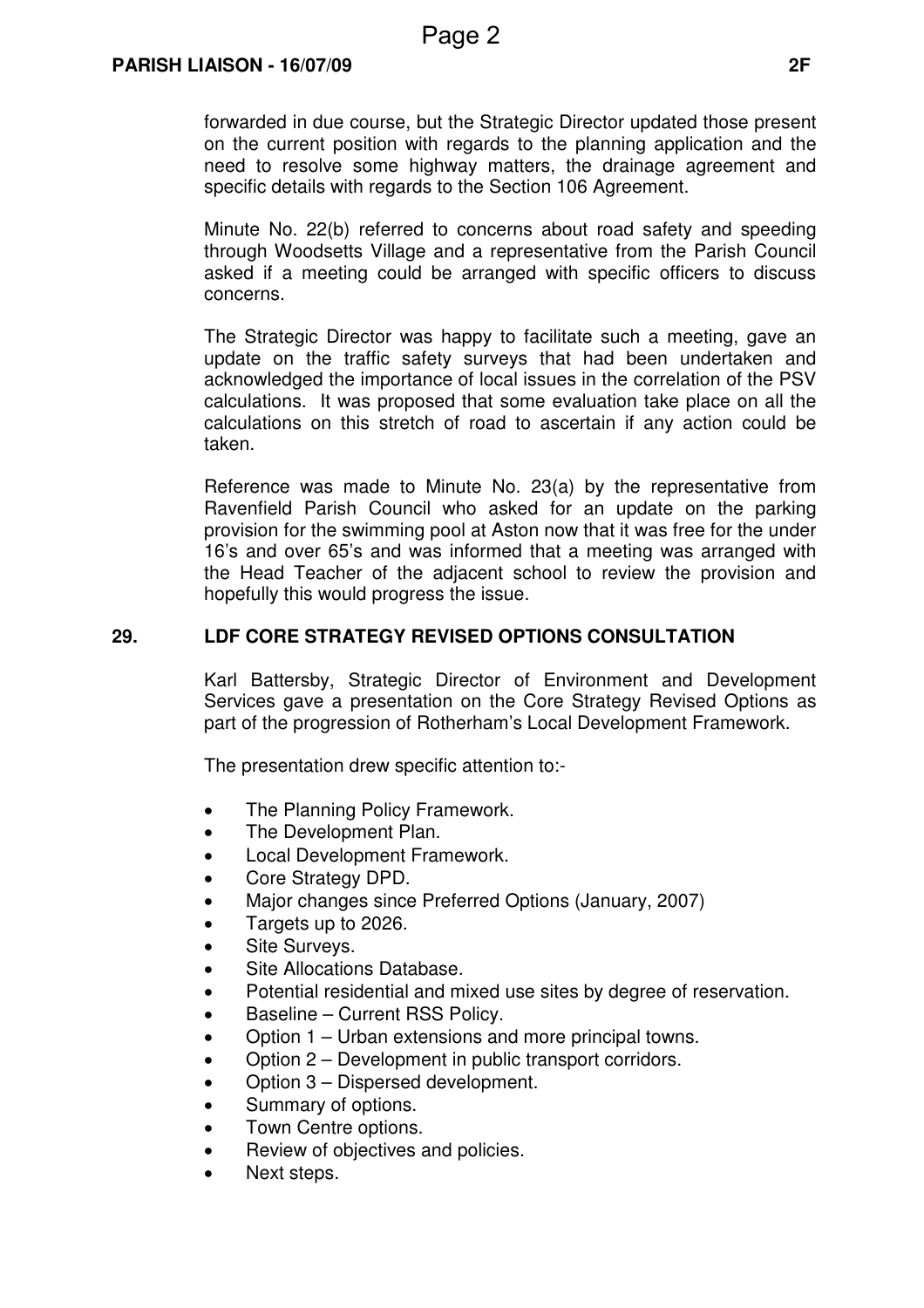• Further information.

A discussion and a question and answer session ensued and the following issues were raised and subsequently clarified:-

- Targets for 2026 and whether the number of homes had to be built identified in Options 2 and 3.
- Review of the Local Development Framework in light of the economic climate in the next five to ten years.
- Allocation opportunities.
- Land allocations and opposition to certain developments by the local community.
- Early notification to Parish Councils on land allocations once the Core Strategy was submitted to Government.
- Site surveys and the logic behind some core strategy proposals and whether this was subject to further consultation and discussion to consider local knowledge.
- Timescales for the Local Development Framework adoption.
- Inspection of the Core Strategy by Government Officers.

Agreed:- (1) That Karl Battersby be thanked for his informative presentation.

(2) That further discussions take place with Parish Councils regarding the core strategy proposals.

(3) That the Gant chart showing the timescales for the Local Development Framework adoption be provided for each Parish Council along with a plan showing each of the proposed site allocations for each parish.

## **30. INTEGRATION OF GROUNDS MAINTENANCE AND STREET CLEANSING**

 David Burton, Director of Streetpride, gave a presentation on the integration of the Grounds Maintenance and Street Cleansing Services.

The presentation drew specific attention to;-

- Make-up of the Streetpride Service.
- Street Cleansing Overview.
- Issues and Pressures on the Service.
- Grounds Maintenance Overview.
- Issues on the Service.
- Options for Grounds Maintenance;.
- Advantages of an Integrated Proposal.
- Integrated Proposal Details and Timeline.

A discussion and a question and answer session ensued and the following issues were raised and subsequently clarified by David Burton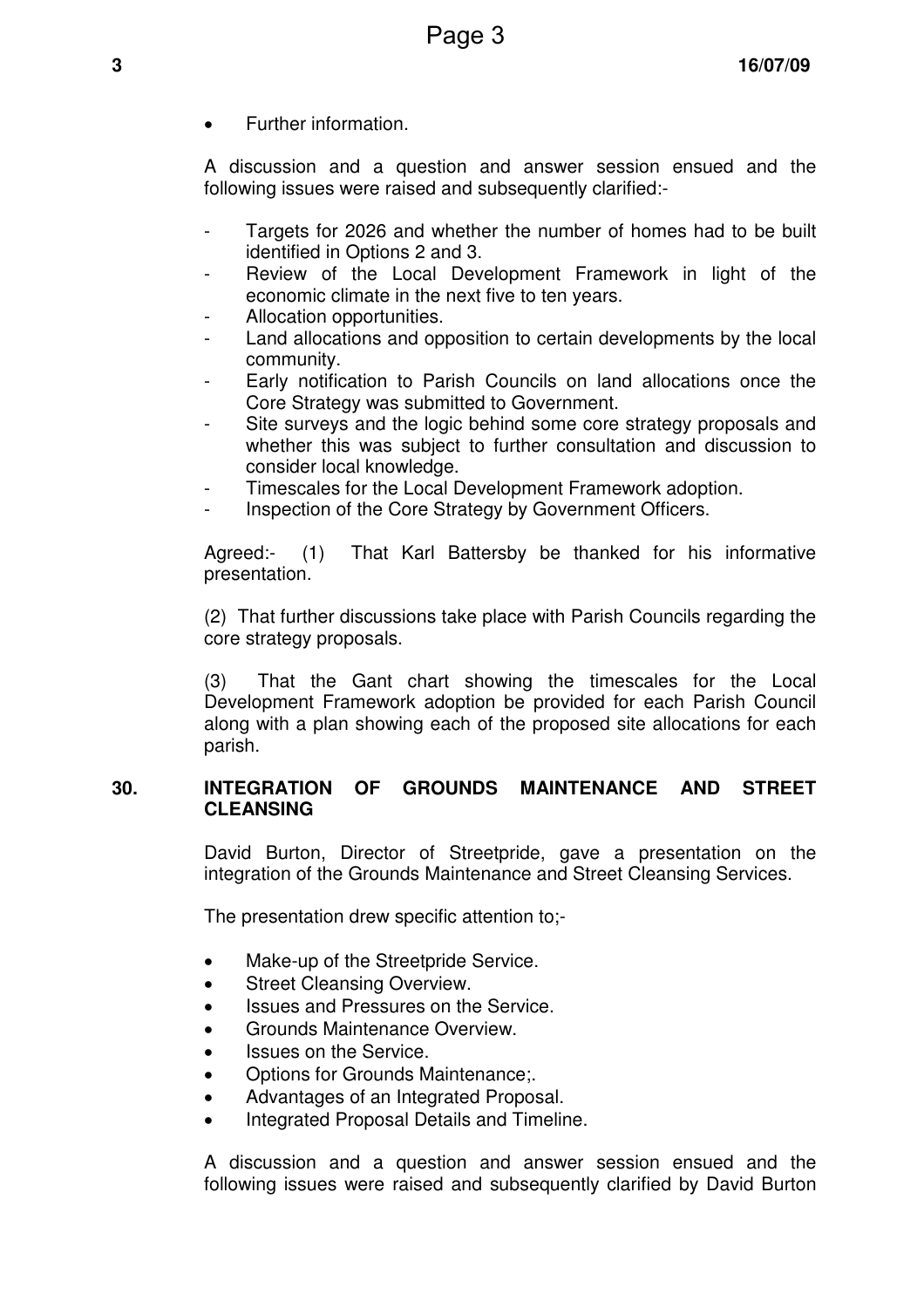and Steve Mellard:-

- Operation of the service from the end of October, 2009.
- Contract extension proposals up to the end of December, 2009.
- TUPE transfers of existing staff.
- Proactive approach to the service and the need for linkages with Parish Councils who wish to plan their precept spend.
- Commitment to working together to raise standards and aspirations.
- Determination of service at an early stage.
- Continuation of the "golden" number for grounds maintenance/street cleansing enquiries.
- Existing machinery agreements.
- Publicity and promotion of the service and expectations of delivery.
- Development of service standards.
- Responsibility for floral and shrub planting.
- Parish Council devolution and the likelihood of partnership working.

In the main the Parish Council representation welcomed the proposals to bring the Grounds Maintenance Service back under the control of the Local Authority.

Agreed:- That David Burton and Steve Mellard be thanked for their informative presentation.

# **31. ITEMS SUBMITTED BY PARISH COUNCILS**

There were no items submitted by Parish Councils prior to the meeting.

## **32. ANY OTHER BUSINESS**

 (a) A representative from Ravenfield Parish Council reported on flooding being experienced on Hollings Lane at Ravenfield and asked if the cause could be investigated.

 The Strategic Director confirmed that this would receive attention and the Clerk to the Parish Council would be informed.

(b) A representative from Ravenfield Parish Council also asked about proposed traffic signals on the southbound M18 slip road at Junction 1. Traffic was often slowing in the inside line prior to the slip road due to congestion on the A631 heading towards Maltby.

 The Strategic Director would get this matter looked into and the Clerk to the Parish Council informed of the latest position.

(c) A representative from Woodsetts Parish Council referred to flooding on Worksop Road (aka the Bullring) and explained that this was a serious problem, especially for the resident at No. 26 whose garden flooded badly.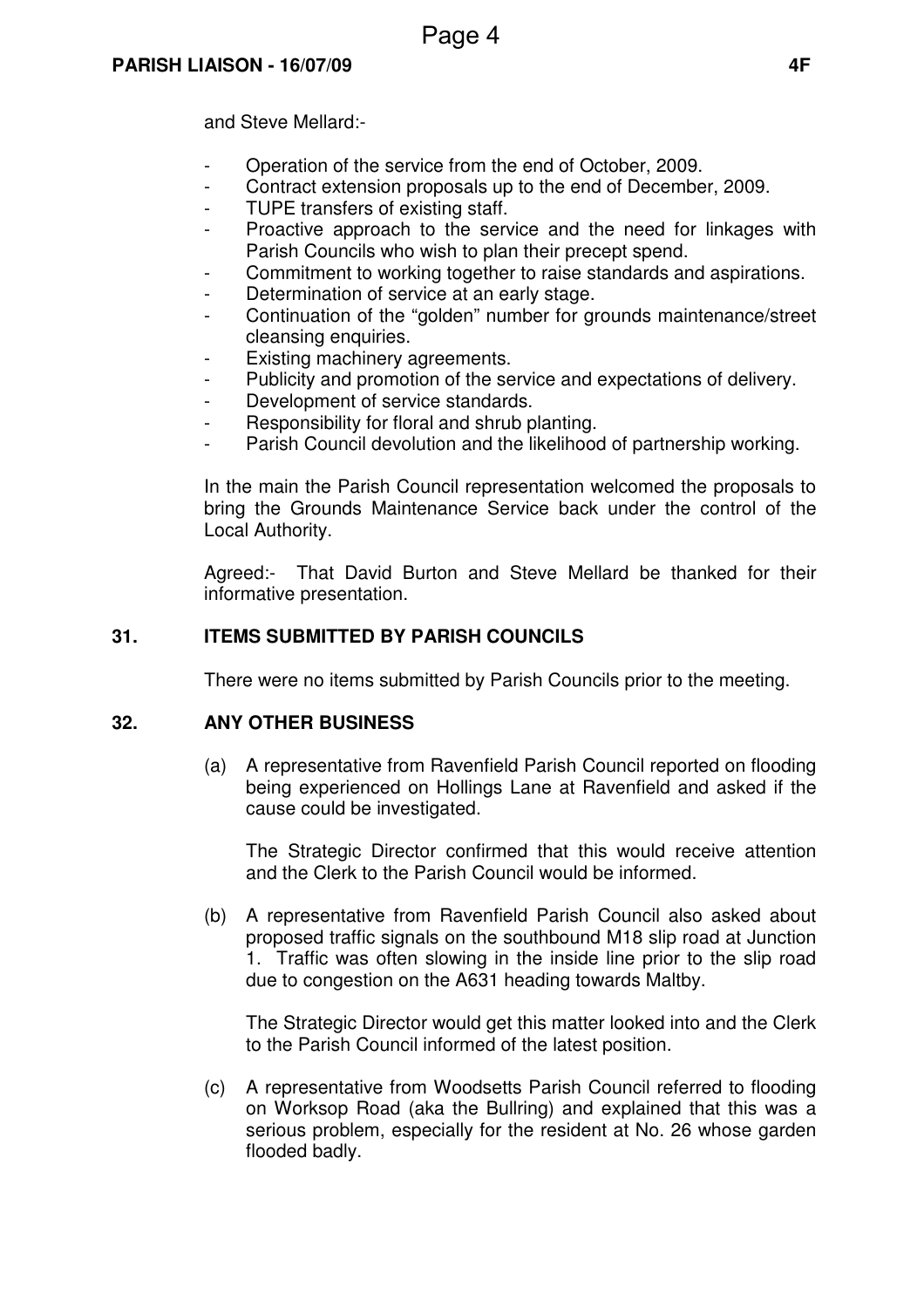The Strategic Director referred to information that had been circulated to all Elected Members requesting their local knowledge of areas in their wards that flooded. It was, therefore, requested that anyone aware of any flooding issues drop the Strategic Director the details an email and the area of responsibility would be identified.

(d) A representative from Aston-cum-Aughton Parish Council made reference to the use of sandbags and the Strategic Director confirmed that Parish Councils were offered sandbags to store ready to react for any flooding in localities. An alternative water bag was available, but difficulties were being experienced with its operation as it had to be pre-filled with some water and it was heavy to move when full.

 A leaflet had been distributed to households preparing them for any flooding in the future and indicated the use of sandbags.

(e) A representative from Bramley Parish Council also referred to flooding on the highway outside the Jehovah's Witness building at Hellaby.

 The Strategic Director was to pass on this information and ask Engineers to investigate and report back to the Clerk to the Parish Council.

### **33. CLOSING REMARKS**

 Councillor Pickering thanked the Parish Councils' representatives for their attendance and closed the meeting at 8.10 p.m.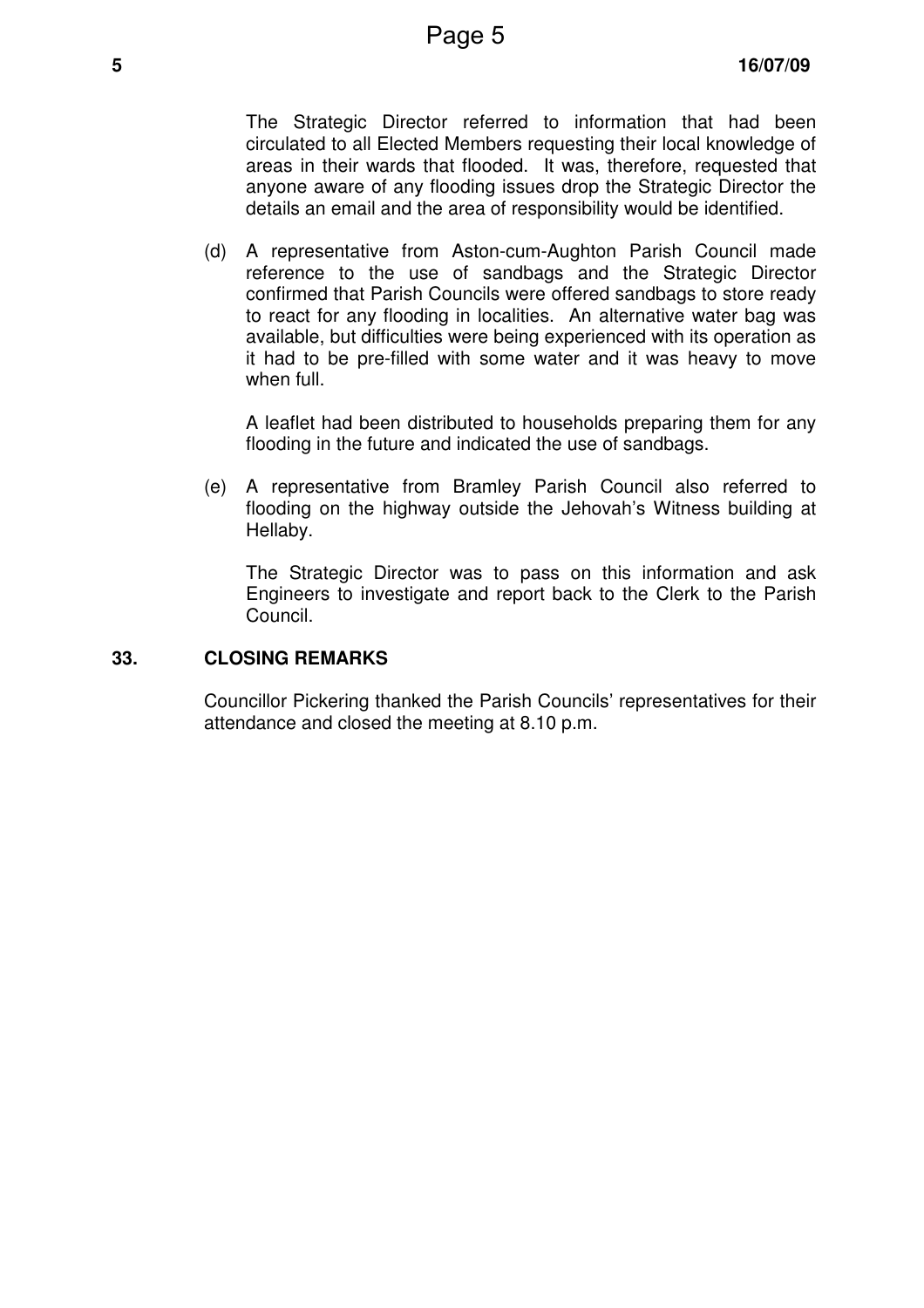

### **JOINT MEETING - CABINET MEMBER FOR ECONOMIC DEVELOPMENT, PLANNING AND TRANSPORTATION AND THE CABINET MEMBER FOR STREETPRIDE SERVICES 18th January, 2010**

Present:- Councillor Smith (in the Chair); Councillor R. S. Russell and The Mayor (Councillor Ali); together with Councillors Pickering, Swift and Walker.

An apology for absence was received from Councillor Dodson.

### **M32. PURCHASE OF GRIT BINS BY PARISH COUNCILS**

 The Network Principal Engineer, Streetpride, outlined a request, received from Harthill with Woodall Parish Council, for permission to place out and subsequently maintain additional salt bins on public highways within the village.

It was explained that there were 4 proposed locations:-

- o Hard Lane at the junction with Northlands
- o Union Street at the junction with Serlby Lane
- o Whinney Hill at the junction with The Crescent
- o At the end of Pryor Mede

and it was noted that these sites did not meet the criteria used by the Council to provide and maintain bins.

It was pointed out that if this request was approved there may well be interest from other Parish Councils to provide similar services on streets within their areas.

It was therefore suggested that if agreements with Town or Parish Councils were entered into for those Councils to provide and maintain salt bins in addition to those provided by the Borough Council then they should be subject to the following conditions:-

- o Locations put forward for where the bins are proposed to be sited be subject to prior consultation with residents.
- o Locations be agreed as suitable by Streetpride's enforcement officers prior to any application.
- o The bins should be clearly labelled as the property and responsibility of the Town / Parish Council.
- o The bins have a contact number for servicing or reporting problems.
- o The bins should preferably be a distinctive colour (green is suggested) different from those provided by the highway authority.

Those present discussed the anticipated costs to the Parish Councils, and the need to check the location of some existing bins which had already been placed by some Parish Councils.